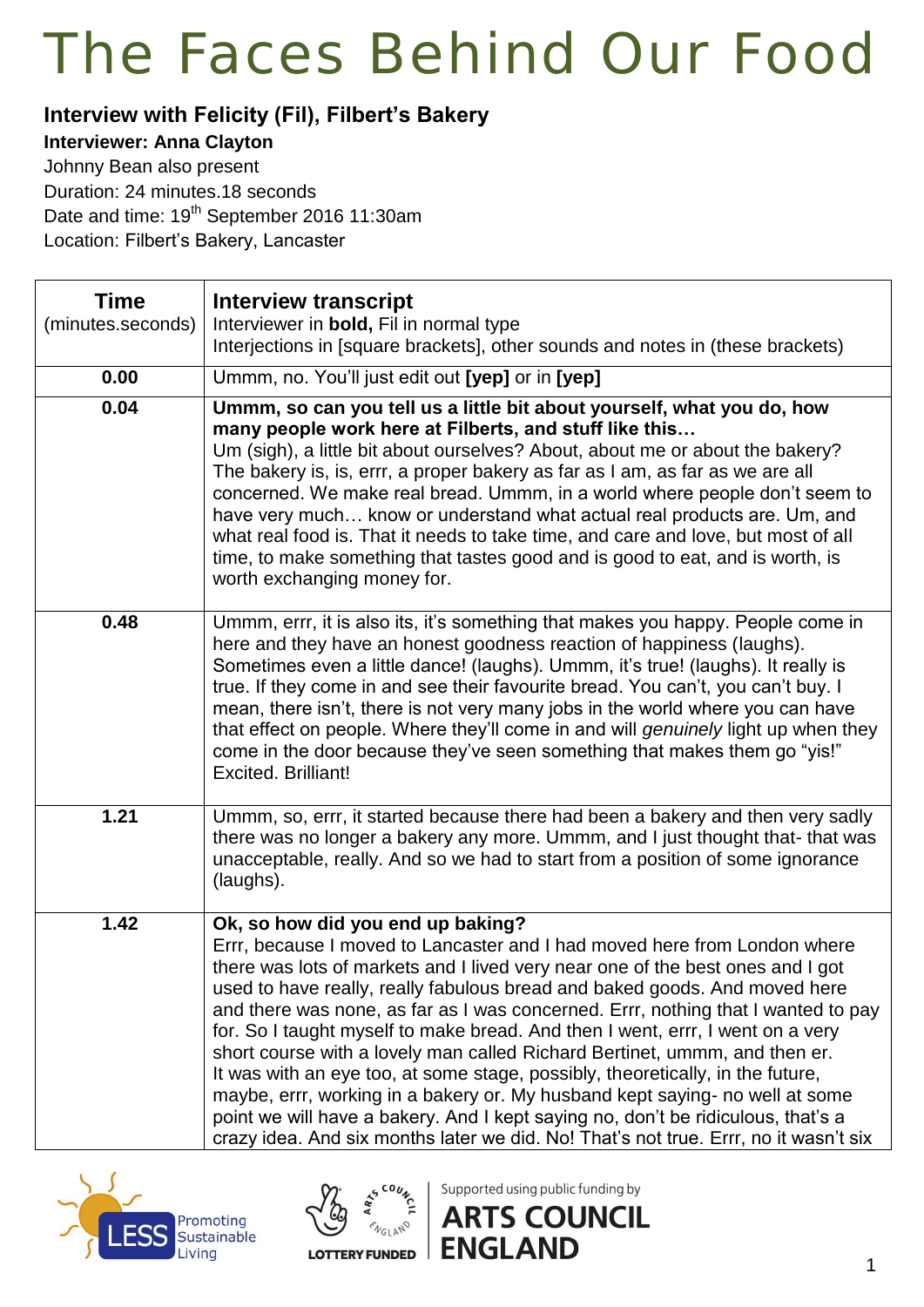|      | months, it was a couple of years. Ummm, it was. It was about two and a half<br>years later when the bakery that was in this building no longer was. Ummm. I<br>was shocked. Apparently he was not. (laughs)<br>[Let me know what you think of the bread]. [Johnny: I will, don't worry]. [Ummm]<br>and there will be gluten free cake this week- I have to go and make one right now<br>for a lady that has ordered it -chocolate]. (ringing noise). [Nice to meet you.]<br>[Ummm see you later Anna]. [Bye].                                                                                                                                                                                                                                                                                                                                                                                                                                                                                                                                                                                                                                                                                                                                                                                                                                                                                                                                                                                              |
|------|------------------------------------------------------------------------------------------------------------------------------------------------------------------------------------------------------------------------------------------------------------------------------------------------------------------------------------------------------------------------------------------------------------------------------------------------------------------------------------------------------------------------------------------------------------------------------------------------------------------------------------------------------------------------------------------------------------------------------------------------------------------------------------------------------------------------------------------------------------------------------------------------------------------------------------------------------------------------------------------------------------------------------------------------------------------------------------------------------------------------------------------------------------------------------------------------------------------------------------------------------------------------------------------------------------------------------------------------------------------------------------------------------------------------------------------------------------------------------------------------------------|
| 3.04 | Yeah, so. Yeah, so, I just carried I practiced from there and I got better and I<br>wasn't too bad. But I didn't. Yeah, I didn't really think that we'd open a bakery.<br>But, ahhh, it kind of, it happened. It really did happen around me - I was very<br>surprised. I am still quite surprised. Ummm, ahhhh.                                                                                                                                                                                                                                                                                                                                                                                                                                                                                                                                                                                                                                                                                                                                                                                                                                                                                                                                                                                                                                                                                                                                                                                           |
| 3.26 | So uhhh yeah, everybody who works here, yeah, is really proud of their job, and<br>really wants to do, really really really wants to make nice things. Errr. I think it's,<br>it's a really nice place to work. It's a real, it's more than just a shop. It's quite a<br>community, this place. Errr, there's a distinct warmth to the people who, t t to<br>everyone that comes in here. There seems to be a lovely filter on the door - I say<br>that a lot. (laughs). But there does. There seems just to be a filter on the door<br>that only allows lovely, lovely people to come in. Ummm, that sounds kind of vain<br>but it just seems to be the truth. People come in and they are nice. Ummm, it's<br>just we want to make good quality stuff. We just, I just don't like rubbish. And,<br>and we want to make stuff that's a bit different. Also, we make stuff that makes<br>people feel, reminds people of, other times. There's, we make stuff. If people<br>come in and ask us, we'll make things, and we will experiment with it, and if it<br>works, if it appeals to a broader audience, we will keep making it. So we may a<br>rye and caraway now, and there's people that, that, that is home. For them, that<br>is, that is the bread of home. Of when they were children. So, ummm, its quite a<br>visceral thing, cooking. [yep].                                                                                                                                                  |
| 4.55 | So, can you talk us through your average day? I understand it must be a<br>long day?<br>Errr, it can be, It depends on the day- the specific day- as in which part of the<br>week it is. Errr, the, it's a kind of a backwards day because of the way we make<br>the bread. Because we use something called long fermentation, which means<br>making the bread many many hours before we intend to bake the bread, errr, the<br>bread gets, the dough gets made, on the whole, on the day before. So at the end<br>of the day. So at the beginning of the day, whoever is on the early shift comes in<br>ummm at some time between 5 and 6 o'clock - depending on the day,<br>depending on the work load. Ummm and errr, kicks off the couple of mixes that<br>don't have such a long fermentation and then starts scaling and shaping the, errr,<br>that day's bake. Ummm, so they do that. And depending, aha! Depending on the<br>weather, depending on how warm it has been overnight. Depending on how<br>warm it is now, will depend on how long the bread takes to prove because we<br>have no technological wizardry [OK]. Ummm, we are entirely at the mercy of the<br>weather, as in the temperature. So we can come in and discover that it was<br>significantly warmer than we were hoping overnight, and we have a race on our<br>hands to make sure the bread is still OK, good even. Because now, errr, now we<br>have a, sort of, cut off as to what is saleable. Ummm, we are much better |



**ANGLAND** 

Supported using public funding by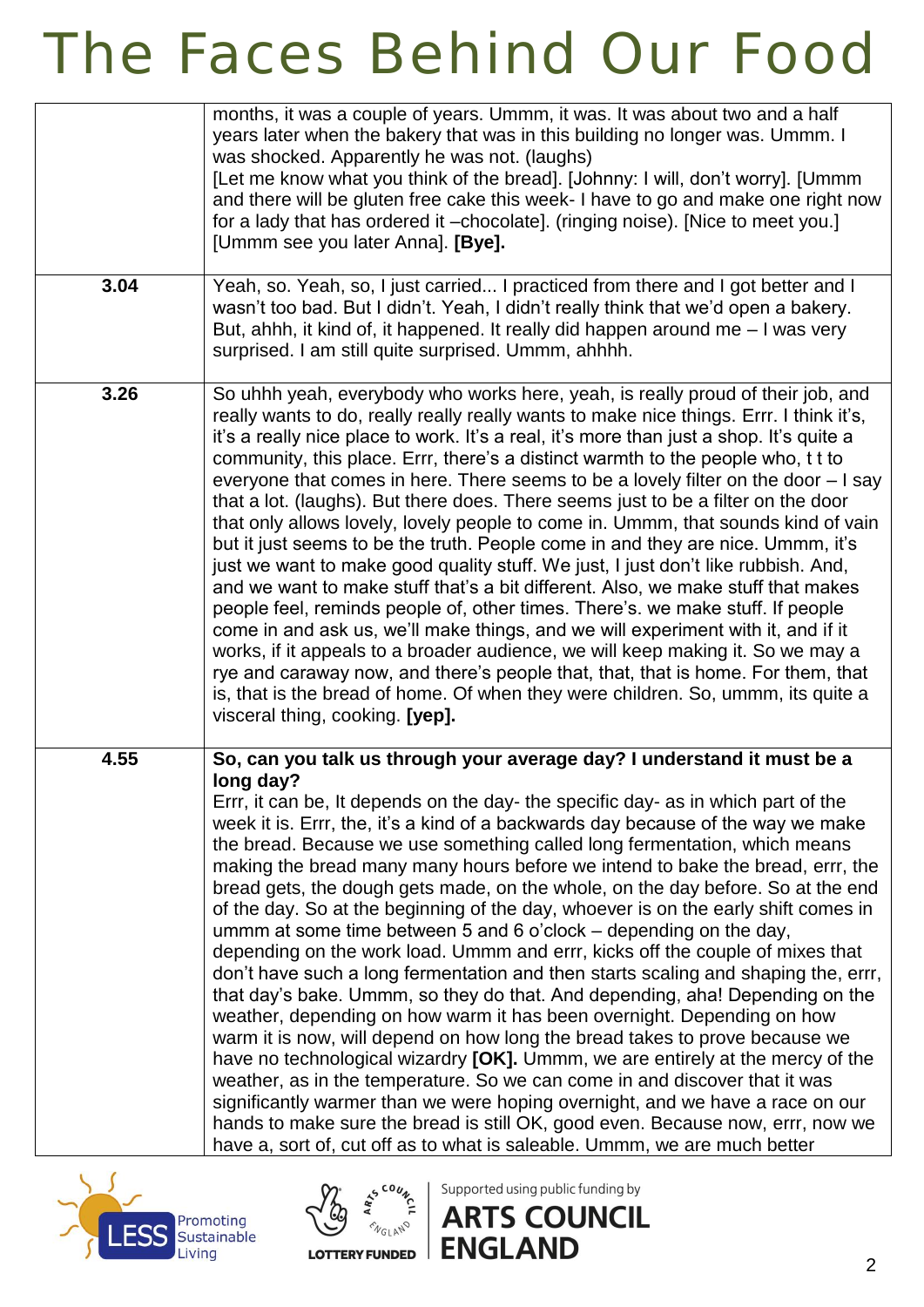|      | however at dealing with, mmmm, difficult dough. Dough that really isn't errr, what<br>we would hope. It's either been too warm, yeah, usually, the only the only<br>problem is if it's been too warm overnight [so not too cold?]. Too cold just<br>means it takes forever. So that just means "oh I'm sorry but it's not ready yet".<br>We can wait, we can do things if it is too cold mostly- it depends how cold. Umm,<br>but too warm means it errr, it can have just over-excited itself overnight. And<br>there's, ahhh there's no structure left in it and we are chasing. Chasing it rather,<br>and trying to get the ovens up quick enough so we can get it in the oven so that<br>it's not lost.                                                                                                                                                                                                                                                                                                                                                                                                                                                                                                                                                                                                                                                                                                                                                                                                                                                                                                                                                         |
|------|---------------------------------------------------------------------------------------------------------------------------------------------------------------------------------------------------------------------------------------------------------------------------------------------------------------------------------------------------------------------------------------------------------------------------------------------------------------------------------------------------------------------------------------------------------------------------------------------------------------------------------------------------------------------------------------------------------------------------------------------------------------------------------------------------------------------------------------------------------------------------------------------------------------------------------------------------------------------------------------------------------------------------------------------------------------------------------------------------------------------------------------------------------------------------------------------------------------------------------------------------------------------------------------------------------------------------------------------------------------------------------------------------------------------------------------------------------------------------------------------------------------------------------------------------------------------------------------------------------------------------------------------------------------------|
| 7.12 | Ummm so yeah, that person comes in, they do all of that. They will start baking<br>off things like croissant and, errr, pasties. Then somebody else will come In a bit<br>later and they will do things like make scones. Ummm and then the afternoon is<br>concerned with making more cakes, making more pasties, making the<br>fillingschopping loads and loads and loads and loads of vegetables. That's<br>what the guys are going to come in and do just in a minute. Loads of veg prep<br>happens on a Monday. Ummm, people often wonder why they see lots of veg<br>around here – it's because we make all the fillings that go in all of the pasties and<br>all of the tarts. We don't do anything the easy way. I will admit we don't make the<br>(inaudible) - ummm yet.                                                                                                                                                                                                                                                                                                                                                                                                                                                                                                                                                                                                                                                                                                                                                                                                                                                                                  |
| 7.57 | Errr, so, errr, yeah the afternoon is taken up with making those, making errr<br>pasties, and, in amongst all of that we serve the customers and try and clean and<br>tidy around. Ummm and then towards the end of the afternoon the weighing and<br>making of the dough happens for the next day. [hmmm] And so it goes on.<br>There you go. That's a day.                                                                                                                                                                                                                                                                                                                                                                                                                                                                                                                                                                                                                                                                                                                                                                                                                                                                                                                                                                                                                                                                                                                                                                                                                                                                                                        |
| 8.15 | And so what, what's, why are your breads so tasty?<br>Errr, the long fermentation thing that I mentioned. Errr, the more time that you put<br>into a bread, the more flavour you get out of it. You get other things too-you get<br>acids and enzymes which make the bread keep. (sounds of breaking bread) So, I<br>am demonstrating a bread that is two days old and has had absolutely, has<br>been, not really kept in any sort of sheeshy environment. That's probably still<br>nicer than a, a lot of bread that you would go and buy, well certainly bread that<br>you would buy in a supermarket. Not bread that you would buy in a lot of errr,<br>not-craft bakeries. Just stand, 'standard', in inverted commas, in these bakeries.<br>They still use something called fast mixing. Fast bread production. So, so there is<br>no way that their bread will take 14 hours to make. Their bread might take two or<br>three hours, maybe. Maybe. [hmmm] Ummm, we don't do that. We do it very<br>very slowly. We do as much as we can to get as much flavour. I mean the bread<br>just tastes great. Ummm, and its, and it's down to time. Good quality flour; good<br>quality ingredients ummm obviously, also help. So we use organic flour, actually<br>from a mill In Gloucestershire because we can't find any organic flour closer to<br>home that is, ahhh, an acceptable, acceptable for Lancastrian markets price. So<br>it's a compromise. We are getting it from a bit further away than we would like<br>but it means that we can afford to use it. Soummm. But yeah that is why is<br>tastes good - because we put a lot of time into it. [OK] |
| 9.58 | And there are lots of apples around here (laughs). So you're accepting                                                                                                                                                                                                                                                                                                                                                                                                                                                                                                                                                                                                                                                                                                                                                                                                                                                                                                                                                                                                                                                                                                                                                                                                                                                                                                                                                                                                                                                                                                                                                                                              |
|      | Supported using public funding by<br>$\frac{1}{2}$<br><b>ARTS COUNCIL</b><br>Promoting<br>Sustainable                                                                                                                                                                                                                                                                                                                                                                                                                                                                                                                                                                                                                                                                                                                                                                                                                                                                                                                                                                                                                                                                                                                                                                                                                                                                                                                                                                                                                                                                                                                                                               |

LOTTERY FUNDED **ENGLAND** 

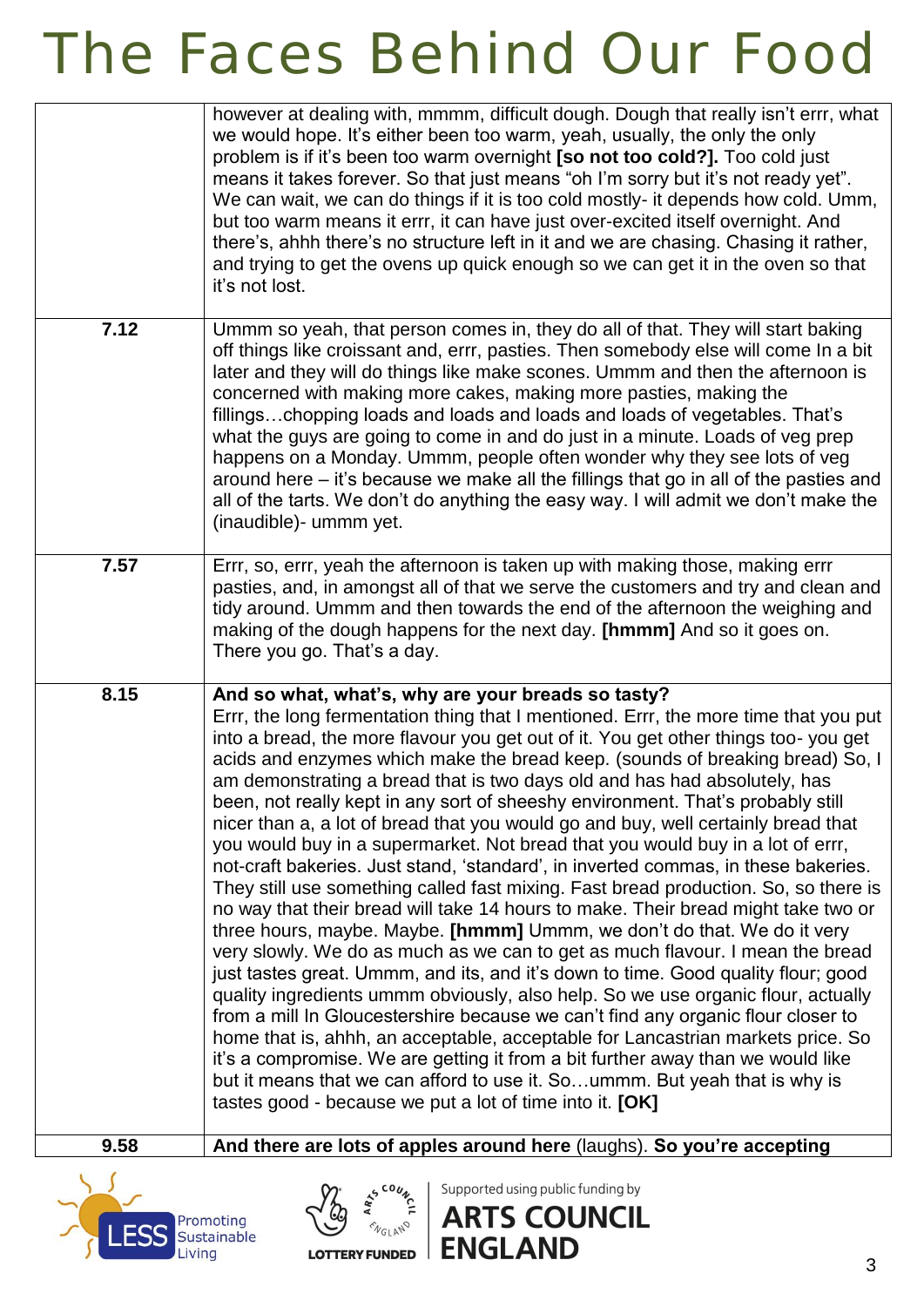|       | ummm fruit from anyone?<br>Yes, errr, well, we have a sign up most of the year to say that we will barter for<br>errr excess fruit, veg, ummm, I'm not sure what else we'd barter for other than<br>fruit and veg but mmm we are open to offers. Ummm (laughs) and ahhh people<br>come in and some of them barter and some just want to be shot of it- it depends<br>on the time of year and the vegetables. We were just given a humungous bag of<br>gigantic, well I think they are technically still courgettes, but ummm, they, people<br>had gone away for a week and they'd come and found these gigantic beass of<br>vegetables and they just wondered if we could use them, and we can. Ummm,<br>and ahhh, and the apples are just starting to just turn up unannounced now. Just<br>bags of them. [Yes (laughs)] There are apples everywhere! We will, if we catch<br>people leaving them we try to offer errr some sort of recompense. But some of<br>them just arrive now because people are just sick to death. That they've got all<br>the apples in their freezer, or all the, errr, preserved apples they can possibly<br>use. They have given them away to every friend and family they know and now<br>they just like to not have them go to waste so, hopefully, we can keep up with the<br>supply and do what we want to do with them which is make our home-made<br>mincemeat, for Christmas! I hate saying that word in September but it's true. |
|-------|-----------------------------------------------------------------------------------------------------------------------------------------------------------------------------------------------------------------------------------------------------------------------------------------------------------------------------------------------------------------------------------------------------------------------------------------------------------------------------------------------------------------------------------------------------------------------------------------------------------------------------------------------------------------------------------------------------------------------------------------------------------------------------------------------------------------------------------------------------------------------------------------------------------------------------------------------------------------------------------------------------------------------------------------------------------------------------------------------------------------------------------------------------------------------------------------------------------------------------------------------------------------------------------------------------------------------------------------------------------------------------------------------------------------------------------------------------------------------|
| 11.23 | Ok, what do you enjoy most about working here? And least?<br>Errr, errr, I suppose Oh god. Most? I like that look of absolute joy on people's<br>faces. You can't not like it. I wish I could get pictures but its, errr, so ephemeral.<br>Ummm, but you see it and you think- that's it. That's why we do it. That look on<br>somebody's face when they come in and they're just, thrilled! Just so happy.<br>Practically giddy. And you think-look it's such a tiny thing! This is such a little<br>thing. People don't get like that about a tele! (laughs) or any So many of the<br>things that people buy, they think that they need. Ummm, and don't make them<br>as happy as, errr, the smell when they come in or, or the sight of their favourite<br>bread, or the thought that they are going to go home and have a really, they're<br>gonna. If they get home in time they are going to get bread this bread, and its<br>warm, and they're gonna put butter on it and its gonna melt, and they're just<br>gonna put it in their face, and they are just going to be supremely happy! And it's<br>brilliant!                                                                                                                                                                                                                                                                                                                                                |
| 12.31 | Awww, what don't I like? Errr, the, at the moment what I don't like is errr, training<br>and not being as productive as I wish we were.<br>[James: Morning!] [Come in] (door shutting)<br>But we will get there. We have new recruits- this is James. [Hello].[Hiya]<br>And I've hopes that we will get to that level of productivity and, errr, that we will.<br>It's just constantly trying to be a bit better. So the feeling that we are not quite as<br>good as we could be. [yep]. Urm, or should be. But I guess that's just ambition<br>really. The cleaning is not much fun either (laughs). I wish we had a, you know,<br>gnomes to do the cleaning. Nobody likes that. There is always flour everywhere<br>and dough everywhere. It's just, it's just what we do.                                                                                                                                                                                                                                                                                                                                                                                                                                                                                                                                                                                                                                                                                          |
| 13.20 | Alright. And how can small independent businesses like yours be<br>supported? And to appear on every high street in every town? And in<br>Lancaster as well?                                                                                                                                                                                                                                                                                                                                                                                                                                                                                                                                                                                                                                                                                                                                                                                                                                                                                                                                                                                                                                                                                                                                                                                                                                                                                                          |





Supported using public funding by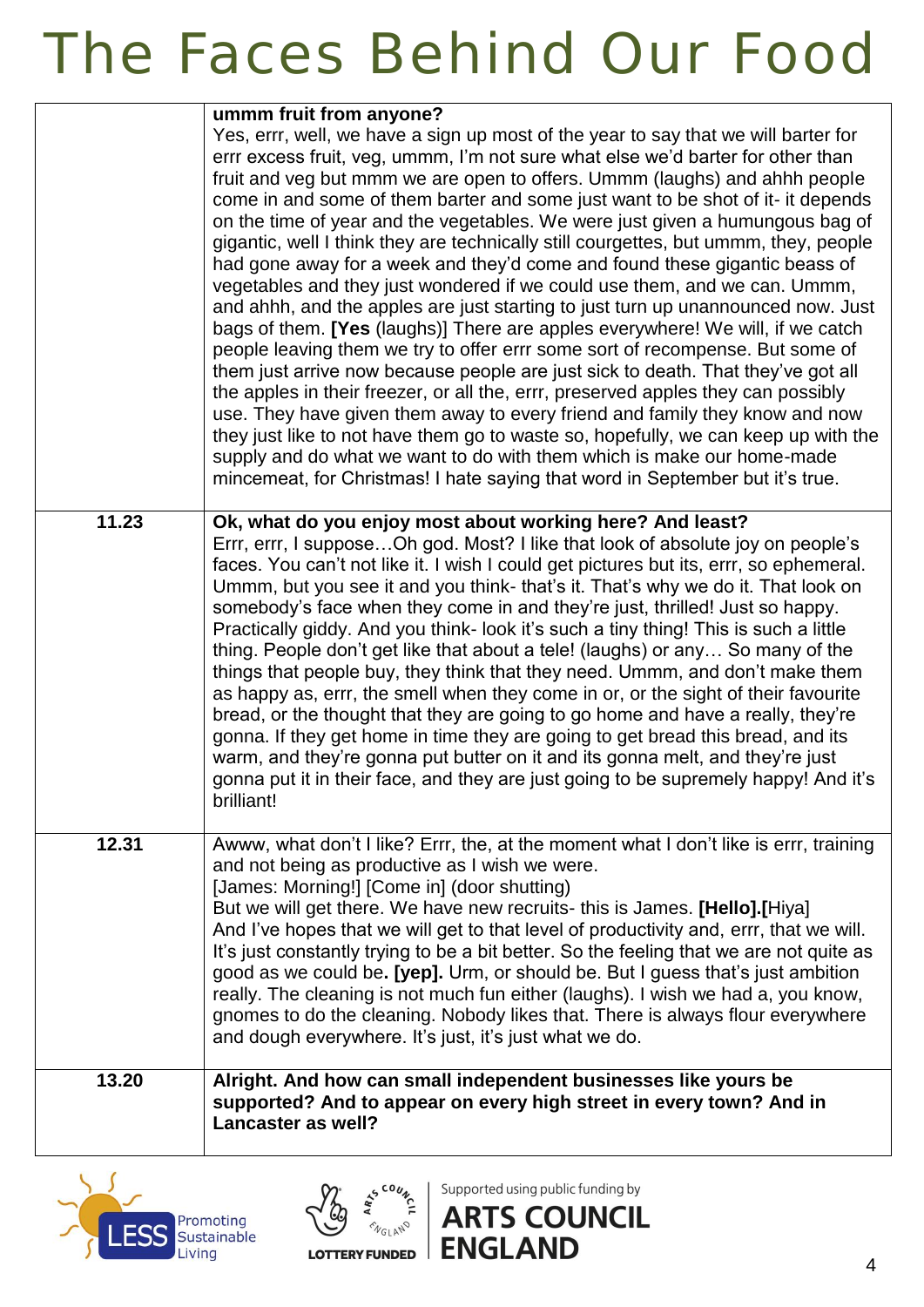| 13.31 | People just, go out of their way a little a bit. There are people who come in, here,<br>and you'll have heard me say this before, people come in here and say: "I have<br>been meaning to come in here for years; I just haven't crossed the road". They<br>literally don't know, they literally don't remember, for years, to cross the road, to<br>come over here. I don't know how to make people do that. You can smell this<br>place on a Saturday, or any other day when we are baking. You can smell it for<br>tens of metres. Ummm, if that doesn't make people interested enough to just<br>cross, press the button and cross over the pedestrian crossing, then I simply<br>don't know what will. Ummm, and we get a lot of people ringing me and saying<br>you know "will I take up paper advertising or this sort of advertising?" And the<br>answer is 'no'. Because the thing that makes people realise that this is worth<br>more than, errr, this this is not, this is a different experience, this is not Kingsmill.<br>There is no competition in your mouth or in your life for, between this and<br>Kingsmill, its simply putting it in their mouth. Ummm so I don't know. Ummm<br>making. I don't know how, it's it's a slow process- making people realise that cost<br>is not, the cost of something is not simply in pounds and pence. And the worth of<br>something is not just in pounds and pence. Ummm, how do we make?<br>Also, unfortunately you have to have, slightly fools like us who are willing to do<br>something for very little money. Ummm [Are you on a living wage yet?]<br>No [No]. No, we are on slightly above the minimum wage. But we are not on<br>what would be counted as a living wage. We put the prices up for the first time at<br>the beginning of this year because I was worried about doing it before that.<br>Ummm. The reception was absolutely, absolutely fine. It went, you know, without<br>a murmur. The only, the only comments were "it's about time". Which is lovely.<br>[OK] Ummm. |
|-------|----------------------------------------------------------------------------------------------------------------------------------------------------------------------------------------------------------------------------------------------------------------------------------------------------------------------------------------------------------------------------------------------------------------------------------------------------------------------------------------------------------------------------------------------------------------------------------------------------------------------------------------------------------------------------------------------------------------------------------------------------------------------------------------------------------------------------------------------------------------------------------------------------------------------------------------------------------------------------------------------------------------------------------------------------------------------------------------------------------------------------------------------------------------------------------------------------------------------------------------------------------------------------------------------------------------------------------------------------------------------------------------------------------------------------------------------------------------------------------------------------------------------------------------------------------------------------------------------------------------------------------------------------------------------------------------------------------------------------------------------------------------------------------------------------------------------------------------------------------------------------------------------------------------------------------------------------------------------------------------------------------------------------------------------------------|
| 15.24 | [Onions, can you chop onions please (sorry I have to give instructions). Do you<br>want to press pause for a sec. [no,no,no]. Errr<br>Felicity giving instructions                                                                                                                                                                                                                                                                                                                                                                                                                                                                                                                                                                                                                                                                                                                                                                                                                                                                                                                                                                                                                                                                                                                                                                                                                                                                                                                                                                                                                                                                                                                                                                                                                                                                                                                                                                                                                                                                                       |
| 16.17 | Ummm [ok] ummm yeah its, it's difficult. Yeah, you have, you have to have<br>people. That's the tricky thing. You know, finding people who want to do it. Who<br>feel this is more important than making money. The, the principles. You know,<br>that those principles are worth more than take-home pay (sigh). [yeah] It's hard.<br>[ <i>yep</i> ]                                                                                                                                                                                                                                                                                                                                                                                                                                                                                                                                                                                                                                                                                                                                                                                                                                                                                                                                                                                                                                                                                                                                                                                                                                                                                                                                                                                                                                                                                                                                                                                                                                                                                                    |
| 16.43 | Ummm, are there any other opportunities or challenges facing you?<br>Errr just the fact that, errr, the, yeah workforce. Finding a good workforce here is<br>tough because we are the only baker. Like, I never get, you never get people<br>who've very, I have had one person whose got experience in this field.<br>Everybody else has to be trained from absolute ground up. Ummm, which is<br>hard. It's hard for everyone. So for example we have got two starting now, It is<br>going to be hard for the entire brigade. Because, errr, they are learning<br>everything. Umm and everything therefore takes longer. Everybody has to work<br>harder. Ummm, particularly me (laughs).                                                                                                                                                                                                                                                                                                                                                                                                                                                                                                                                                                                                                                                                                                                                                                                                                                                                                                                                                                                                                                                                                                                                                                                                                                                                                                                                                              |
| 17.26 | Does that mean, did you find a pastry chef?<br>I found two people who were willing to be trained as. But no. No, there is no<br>So there's a lack of skills in the area?] Yeah yeah!                                                                                                                                                                                                                                                                                                                                                                                                                                                                                                                                                                                                                                                                                                                                                                                                                                                                                                                                                                                                                                                                                                                                                                                                                                                                                                                                                                                                                                                                                                                                                                                                                                                                                                                                                                                                                                                                     |





Supported using public funding by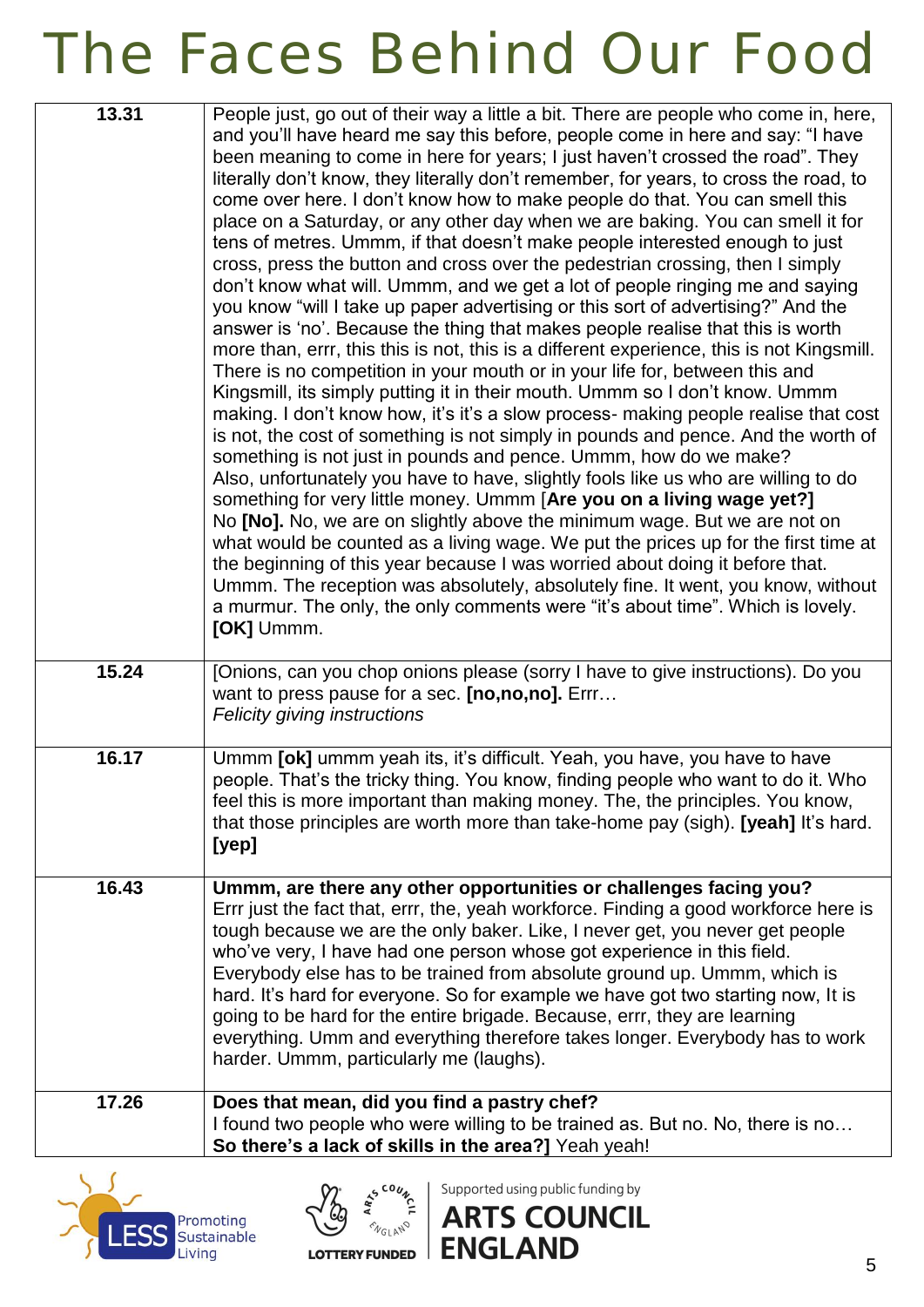|       | Ummm, unfortunately, even the colleges people say why don't you go and ask<br>the catering colleges? Because I have had experience of people who have been<br>to catering college and they are not they are trained to make mass-produced<br>rubbish, food. The way they are taught to make bread horrifies me. Genuinely,<br>horrifies me. The only things they are taught about bread making are appalling.<br>Ummm, they would. So I am better with people who have made bread and bread<br>products at home, even only one or two loaves at a time. Who like that. Who<br>understand that there, that it isn't, it isn't about speed. It isn't just about making<br>stuff that looks fine and gets, and makes enough, makes as much money as<br>possible. Ummm, yeah, it's quite staggering different how, how wide apart the<br>requirements are. So yeah, there's us and there is a place in Kendal.                                                                                  |
|-------|---------------------------------------------------------------------------------------------------------------------------------------------------------------------------------------------------------------------------------------------------------------------------------------------------------------------------------------------------------------------------------------------------------------------------------------------------------------------------------------------------------------------------------------------------------------------------------------------------------------------------------------------------------------------------------------------------------------------------------------------------------------------------------------------------------------------------------------------------------------------------------------------------------------------------------------------------------------------------------------------|
| 19.41 | Also, you know, there are people who've come and asked, it's difficult, there are<br>people who come and ask for jobs who've got experience but, errr, they might<br>not be able to speak English well enough to, for us to communicate properly<br>[OK]. So they've probably got tonnes of really relevant experience but I don't<br>speak their language and they don't speak mine. Literally. Which is really bad.<br>Which is really upsetting because I would have loved to have taken, taken some<br>of them on, but if they can't read the recipes and follow the instructions, we are<br>all stuffed.                                                                                                                                                                                                                                                                                                                                                                               |
| 19.12 | [James: Are they in the bag or a box?]<br>[They are in the crate in the bottom of the, errr, the wire shelves. Underneath the<br>errr the mixer that is known as grandad. And little one. I think. Otherwise we'll<br>just ring Speights.]                                                                                                                                                                                                                                                                                                                                                                                                                                                                                                                                                                                                                                                                                                                                                  |
| 19.24 | Ummm, so yeah that's, that's kind of upsetting because I know I've had to, errr,<br>not taken people on who could have had amazing experience with all sorts of<br>stuff. But if we can't successfully communicate. I haven't. We haven't got the<br>capacity here for any sort of (sigh), errr we haven't, for much of a transition. You<br>know, to teach somebody.                                                                                                                                                                                                                                                                                                                                                                                                                                                                                                                                                                                                                       |
| 19.54 | (door opens). [Staff member: Hi!]<br>[Shall we stop?]<br>It's OK. It's alright. Have you got more? Do you need more?                                                                                                                                                                                                                                                                                                                                                                                                                                                                                                                                                                                                                                                                                                                                                                                                                                                                        |
| 19.56 | It's just, I'm interested in the patterns of the bread as I didn't know that.<br>Argh, the patterns on the bread!<br>So, why does bread have patters? What's it for?<br>Because traditionally bakers were illiterate. Ummm, and errr, everything, you<br>weighed using standardised weights, so they didn't need to be able to read.<br>Ummm you, they did, the, the tradition of using cups that went to the States<br>ummm, errr, it was used. You know, they did, they did something similar when<br>they made bread. They used buckets, you know. You'd use, you'd use a huge<br>container. So recipes were however many buckets of this, and how many<br>buckets of the other. Ummm, but when it came to baking things errr<br>You cut into bread to allow for expansion, so that you get as big a loaf as you<br>can. But, in order to identify one batch of bread, one type of bread from another.<br>Now, often bakers would only maybe two sorts of bread. You know, its only with |





Supported using public funding by